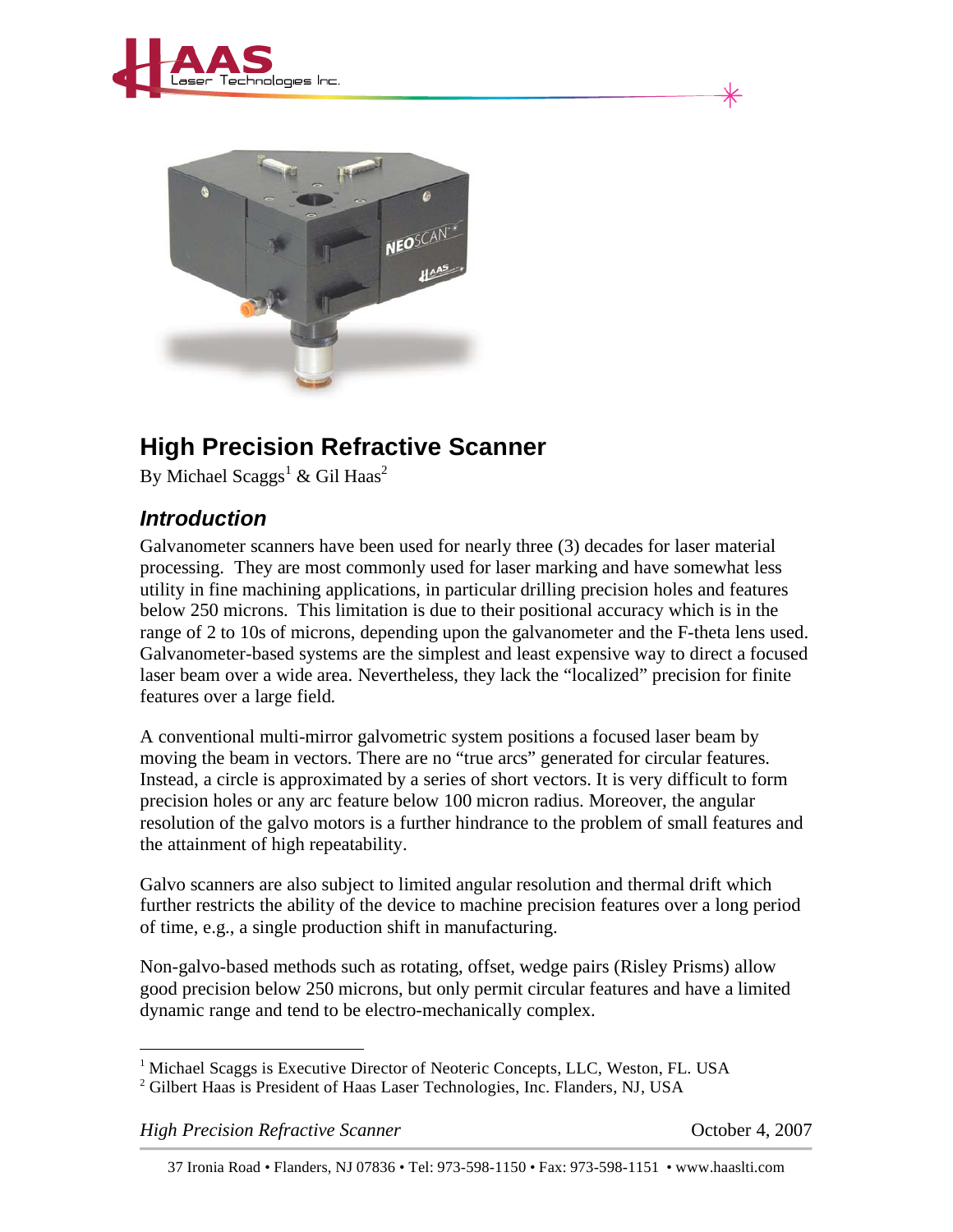

In the Risley prism design, the offset of the matched wedges causes an angular displacement of the laser beam from the optical axis. This angular deviation causes a lateral displacement of the focal spot when the angularly displaced beam is passed through a focus lens. The difficulty with this technique is that it is hard to coordinate the two wedges precisely at the high rotational speeds or to rapidly change the desired angle of deviation while the wedges are rotating. This approach usually requires a multitude of wedge pairs to cover a wide diameter range. The requirement to change wedge pairs adds significant time to replace and align; it is therefore unsatisfactory for most production processes.

Linear stages, in particular air bearing stages, offer a means of high precision. The linear or air bearing X-Y stage moves under a fixed focused laser beam, providing precision and accuracy. However, both air bearing and linear stages devices are expensive and have high inertia arising from moving such stages and the part supported by the stage so the speed of drilling precision features is limited.

Yet another approach used over the years is the focus lens itself can be placed offset from the optical axis and rotated or even placed in an open frame X-Y stage used to make all conceivable geometries. Mounting a lens in such a way is bulky and limited over the area that can be machined due to common lens aberrations.

Given the limitations of existing galvo scanners, the expense and inertia of linear stages, complexity and aberrations of other optical methods, there is clearly a need to have a device which offers the convenience and simplicity of a galvo scanner coupled with the precision of a linear stage.

## *New Method for Precision Scanning*

A new, patent pending optical device (Neo*Scan™* Scanner) offers a simple optical, electro-mechanical and software approach to directing a focused laser beam onto materials to machine simple and complex geometries. This novel structure provides the ease of use and simplicity of a galvo system but adds the "localized" precision lacking heretofore.

The innovative concept provides the precision and accuracy comparable to an air bearing X-Y stage that moves under a fixed focused laser beam but without the high cost and higher inertia of moving such a stage and the part. The device in its simplest description demagnifies the scan field by more than two (2) orders of magnitude and likewise the reputability and resolution.

A conventional scanner with fair resolution may have a scan field of 50 mm x 50 mm with an F-Theta lens having a focal length of 100 mm. This same scanner has great difficulty providing high accuracy of geometries below 250 micron, due to the angular resolution of the system and the fact that any curved features include a large number of short vectors.

*High Precision Refractive Scanner Algorithment Company Company Company Company Company Company Company Company Company Company Company Company Company Company*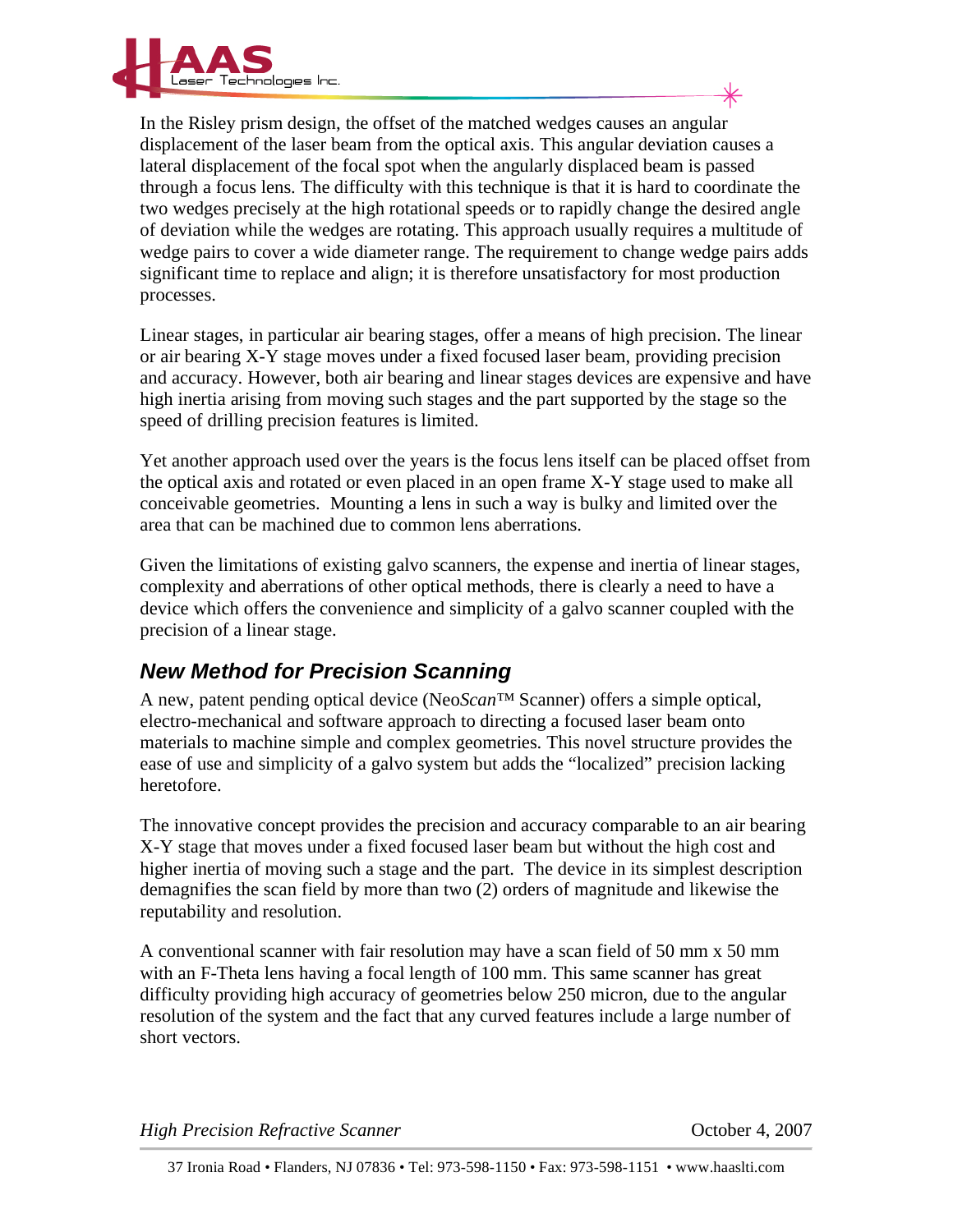

In a typical precision a laser galvo scanner that reflects a laser beam over an angular range of plus or minus  $(+/-)$  twelve to twenty degrees  $(12{\text -}20^{\circ})$  as the beam passes through a focusing lens, typically an F-theta lens. The angular repeatability of such a galvo is on the order of  $\lt +/22$  urad, which represents a resolution of  $\sim +/2.2$  um for a scan lens having a 100 mm focal length. The field of such a system will be  $f^*(Tan \Theta)$ , where f is the focal length of the lens and theta is the angle the beam is reflected before the lens. A laser scanner operating then over a range of plus or minus twelve degree (+/- 12º) with a f=100 mm lens will therefore cover a distance of +/- 21.3 mm.

The optical deviation of a beam refracted through a thin optic is determined by the index of refraction of the material and the angle the optic is tilted. Tilting a two millimeter (2 mm) thick optical plate that has an index of refraction of 1.796 over a range of plus or minus twelve degrees  $(+/- 12^{\circ})$  degrees will cause a laser beam traveling on axis through said plate to deviate from the optical axis by plus or minus 0.188 mm. This increases the resolution of the same galvo by the ratio of 21.2mm/0.188 mm (113:1) which is better



**Figure 1: NeoScan refractive scanner with a pair of meniscus lenses mounted to galvos.** 

than two orders of magnitude.

The NeoScan (a refractive scanner) uses the same control of the galvanometer but adds an optical demagnification that essentially maps, for example, a 50 mm x 50 mm field into a 0.2 mm x 0.2 mm field.

Figure 1 is the NeoScan in its simplest form and is comprised of a pair of inverted positive meniscus lenses. Each lens is mounted to a galvanometer to tilt each lens orthogonally to one another to displace the focus laser spot from the optical axis. The preferred optical material is the highest possible index material for the desired laser wavelength. Having a high index allows the thickness of the lenses to be as thin as possible to minimize optical aberrations and minimize the inertia of the galvo.

The focal length of the lens combination of the two lens system is defined by  $1/f = 1/f_1 +$  $1/f_2 - t/f_1f_2$ , where  $f_1$  is the focal length of the first lens,  $f_2$  is the focal length of the second lens and t is the separation between lens 1 and lens 2 where it is assumed for simplicity of description that the lenses are thin. The two lenses are tilted and naturally introduce coma, astigmatism and spherical aberration. Accordingly, the design of the lens curvatures, thickness and material are optimized to minimize the lens aberrations at the designed radial displacement from the optical axis.

*High Precision Refractive Scanner Algorithment Company Company Company Company Company Company Company Company Company Company Company Company Company Company*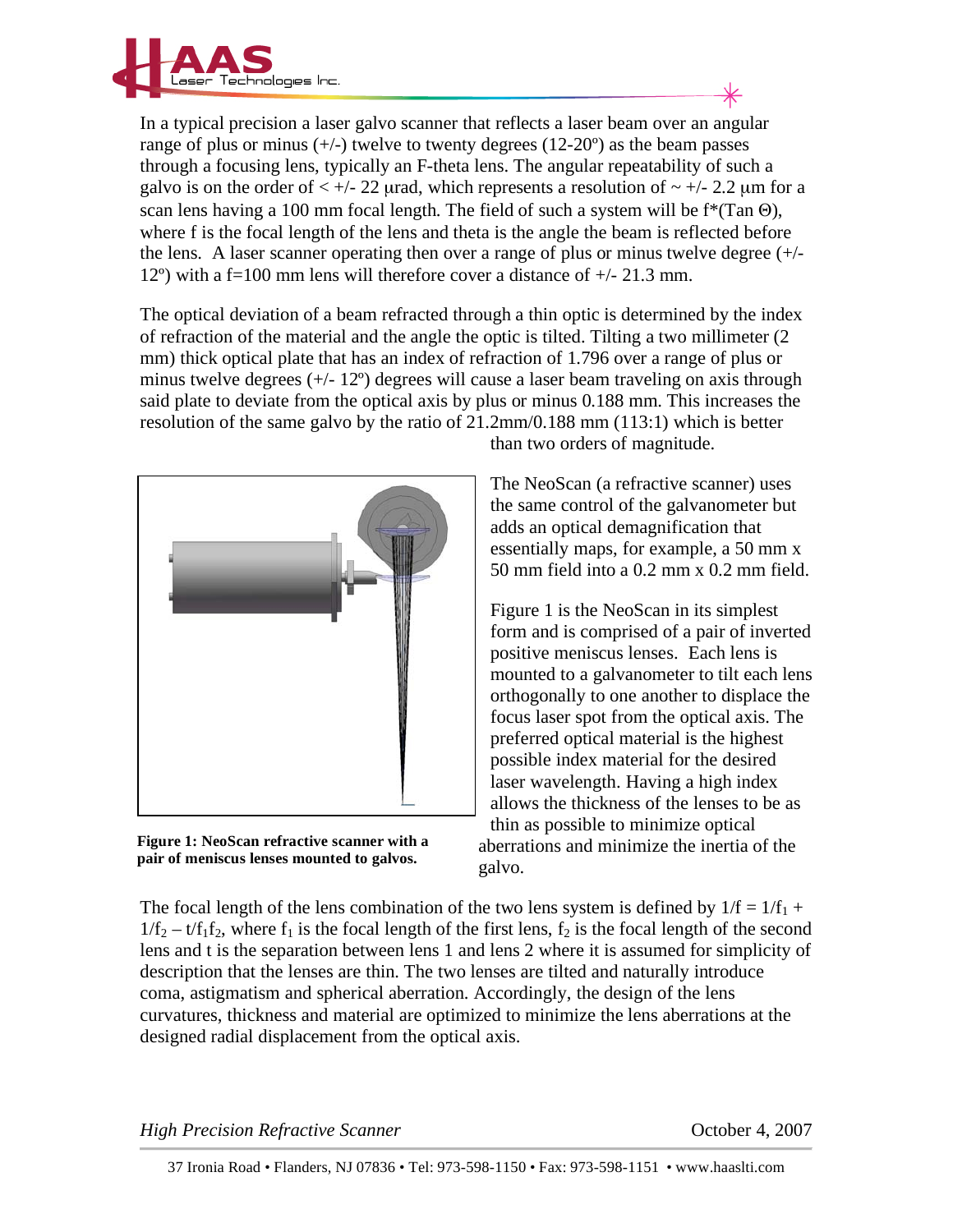

An inverted positive meniscus lens pair produces the fewest aberrations for the optical design as mentioned earlier. As well it is desired to have a high index optical material to facilitate longer radius of curvature surfaces and keep the optical elements as thin as possible to further minimize the aberrations and reduce inertia. Other lens curvatures can be used, e.g., a pair of plano-convex lenses; pair of double convex lenses, etc. Optical modeling has determined that the inverted, positive meniscus lens pair provides minimal aberrations and best optical performance.

The tilting of each of the two meniscus lenses causes the laser beam to be displaced in a controlled way from the optical axis. The amount of displacement is dependent upon the power of the designed lenses and the angle that the lenses are tilted about the optical axis and orthogonally to one another. In the system shown in figure 1 where the lens material is sapphire with an index of refraction of 1.796, a combined lens pair focal length of approximately 200 mm and a tilt angle of ten degrees (10º) of each lens, orthogonally, cause a radial shift of the focused spot by  $> 170$  microns. Tilting the lenses beyond ten degrees causes the coma to become too great for usefulness



**Figure 2: Enlarge view of ray trace of laser spot refracted away from the optical axis (dimensions in mm)**  Fig. 2 depicts an enlarged ray trace at the focal point of the lens system on how the light is deviated from the optical axis from the corresponding tilt of first meniscus lens in the X plane in Fig. 1.

A second variation of the NeoScan refractive scanner (Figure 3) incorporates a



conventional galvo. The beam exits the F-theta lens of a conventional galvo scanner and passes through a pair of parallel plates, each of which is mounted to a galvanometer. The parallel plate

galvanometers are orientated orthogonally to one another so that the beam can be offset from the optical axis in a controlled way. The offset of the beam is determined by the angle of the plate, its thickness and the index of refraction of the plate.

*High Precision Refractive Scanner Algorithmen Scanner Connection Algorithmen Connection Algorithmen Department Algorithmen Algorithmen Department Algorithmen Algorithmen Algorithmen Algorithmen Algorithmen Algorith*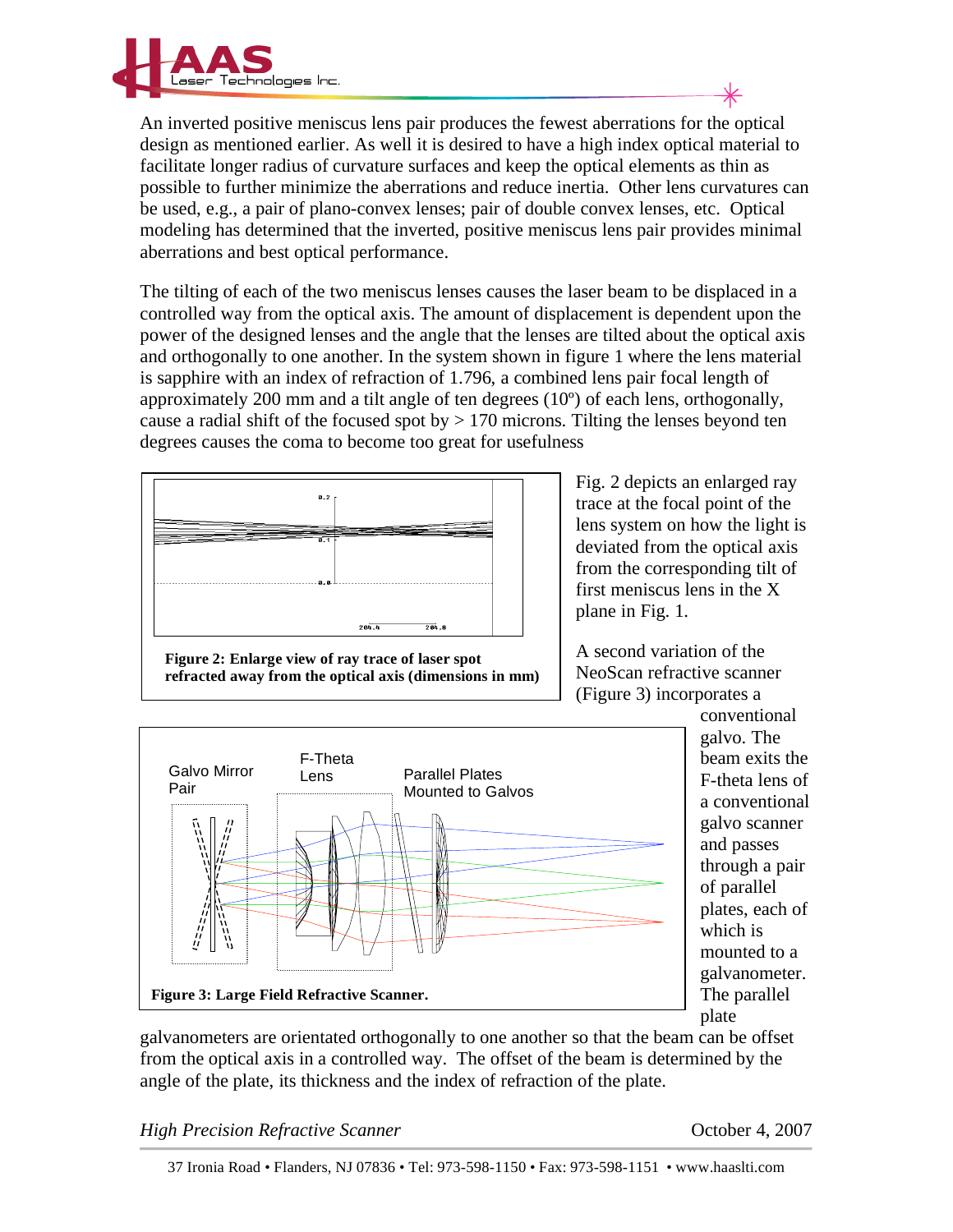

The parallel plates permit the controlled shift of the laser beam passing through the scanner system and F-Theta lens. The plates are "thin" so the introduced aberration is minor spherical aberration and allows accurate machining of finite features over the large area of the scanner/F-Theta system which can range from a few millimeters to hundreds of millimeters, depending upon the rotation angle of the galvo scan mirror and the focal length of the F-theta lens. Through software control of the galvo pairs, features can be accurately machined over a field range limited only by the scanner/F-Theta system used.



**Figure 4: NeoScan Drilled Hole Array in Stainless Steel** 



The three ray traces (red, green & blue) in figure 3 represent the extremes of beam positioning by the "standard" galvo/F-Theta combination and at each extreme point the parallel plates mounted to galvos provides a higher degree of precision in the smaller field. Clearly a high degree of software synchronization between the mirror galvos and the refractive galvos is needed but would none the less provide a very versatile machining system.

Another optical configuration of the NeoScan has a laser beam which pass through a simple, positive lens and then through a pair of plane, parallel windows. Each of the plane, parallel windows is mounted to a galvanometer motor and positioned orthogonally to one another. The only difference between this scenario and the previous one mentioned is that the second has a pair of galvanometer mirrors to deflect a laser beam through a scan lens (F-Theta type).

**Figure 5: Conventional Scanner Drilled Hole Array in SS.** 

In all three scenarios of the NeoScan, the resulting focused

light is directed onto a material such as a metal, plastic, glass or ceramic for machining; with the NeoScan refractive optical elements mounted to galvanometers and oriented orthogonally to one another.

*High Precision Refractive Scanner Allegeria Connection 4, 2007 October 4, 2007*